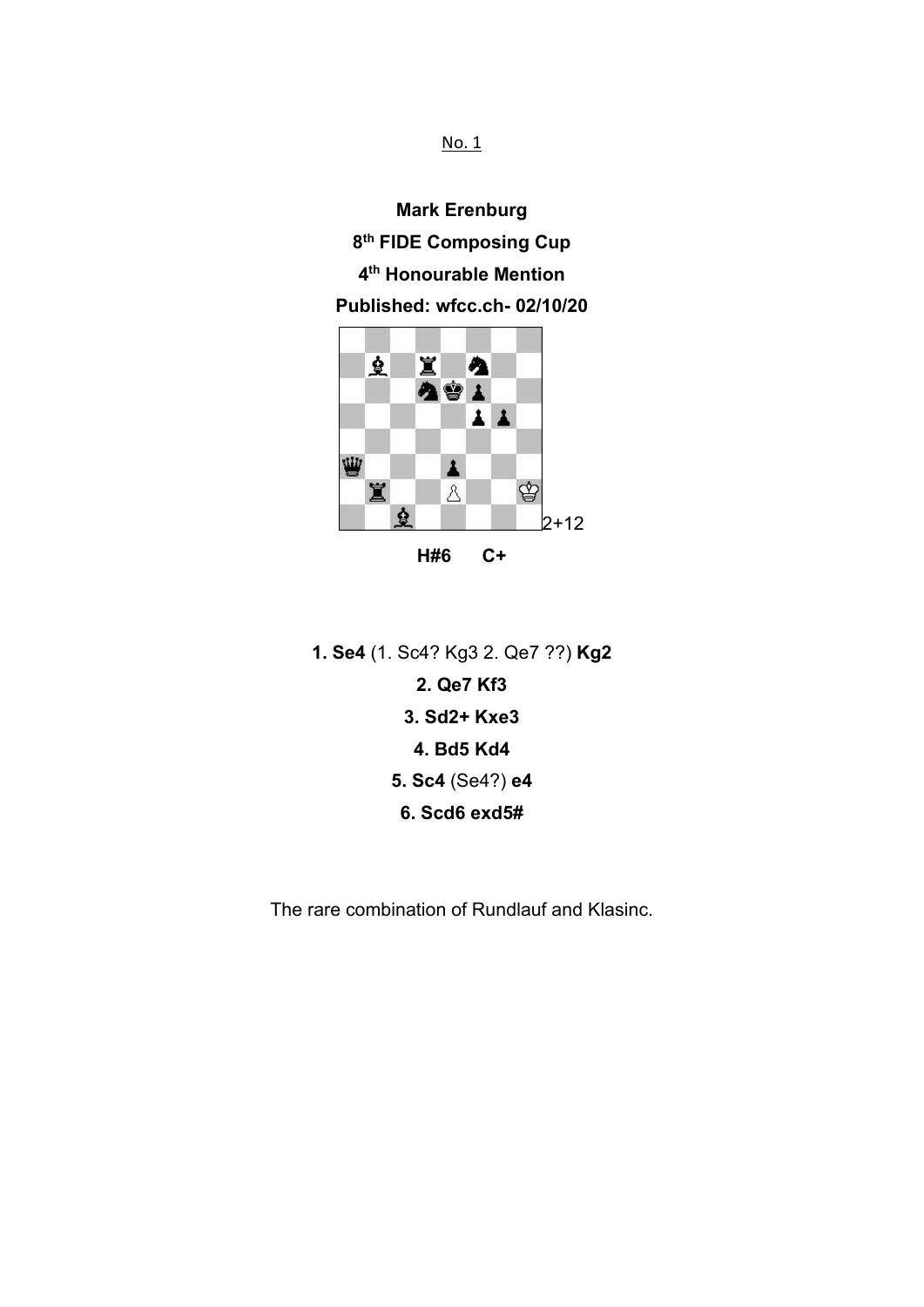### No. 2

**Mark Erenburg**

**ICCS, annual meeting 2020**

## **Quick composing tourney TT**

### **1 st- 2 nd Place**

## **Published: Variantim no. 81, 08/2020**



**H#2 b) -Rb8 C+**

- **a) 1. Be1 c3 2. R8b6 Qa2#**
- 1. Bc3? pawn obstruction
- 1. Bd2? line interference

1. Bc5? - check

### **b) 1. Rf5 c4 2. d5 Qc7#**

- 1. Rd5? pawn obstruction
- 1. Re5? line interference
	- 1. Rg5? check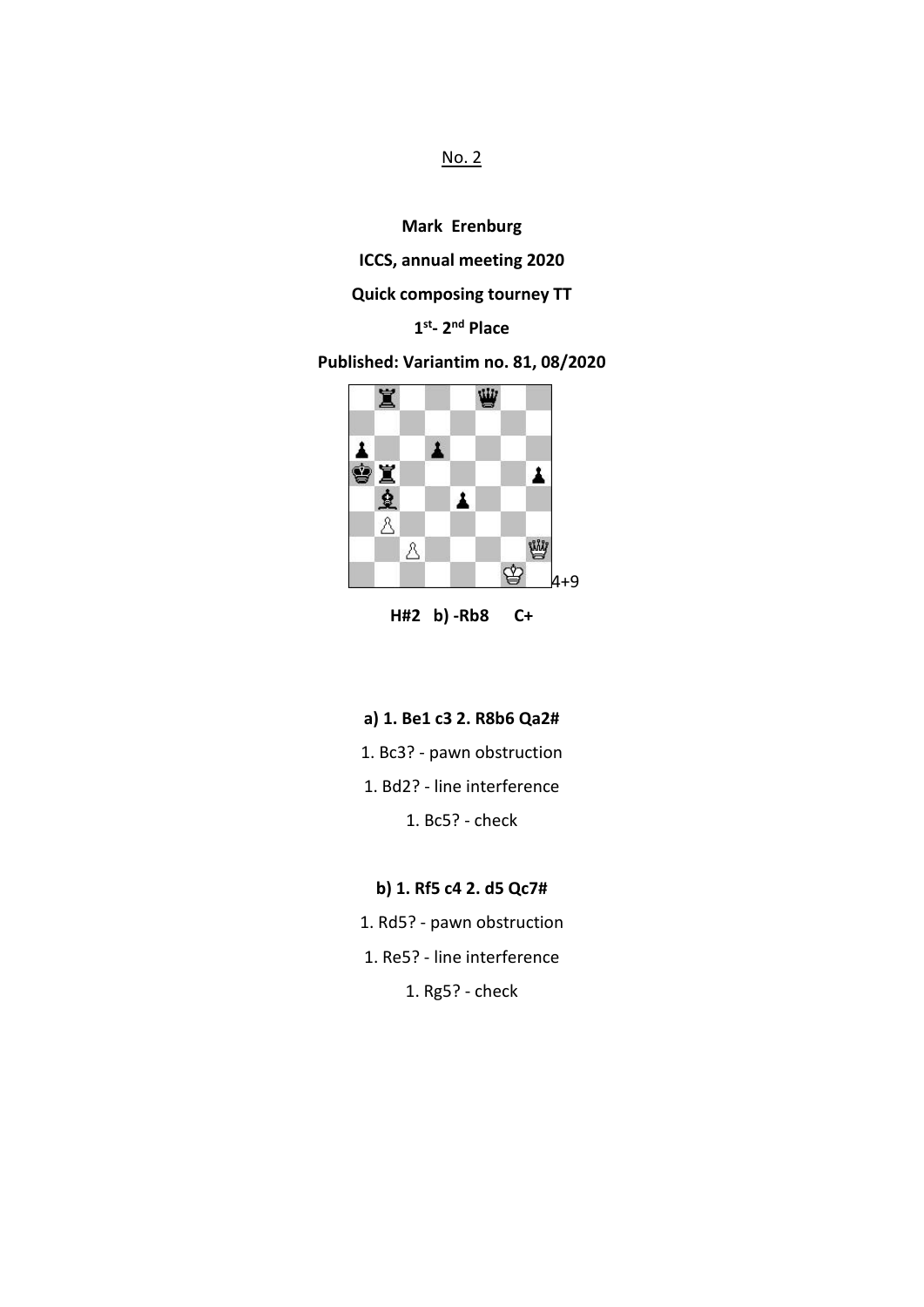No. 3

**Mark Erenburg**

### **ICCS Composing TT**

### **1 st Prize(v)**

### **Published: Variantim no. 78- 08/2019;**

**Version: Variantim no. 80- 04/2020**



**H#3 2 Sol. C+**

# **I. 1. Kd3 Kd8!** (Kb7?) **2. Kc3 Rb7! 3. Bd3 Bd4#**

# **II. 1. Kf3 Kb7!** (Kd8?) **2. Kg3 Bd8! 3. Rf3 Rg7#**

Theme: Creation of a hidden line by an ambush move and its opening in subsequent

play.